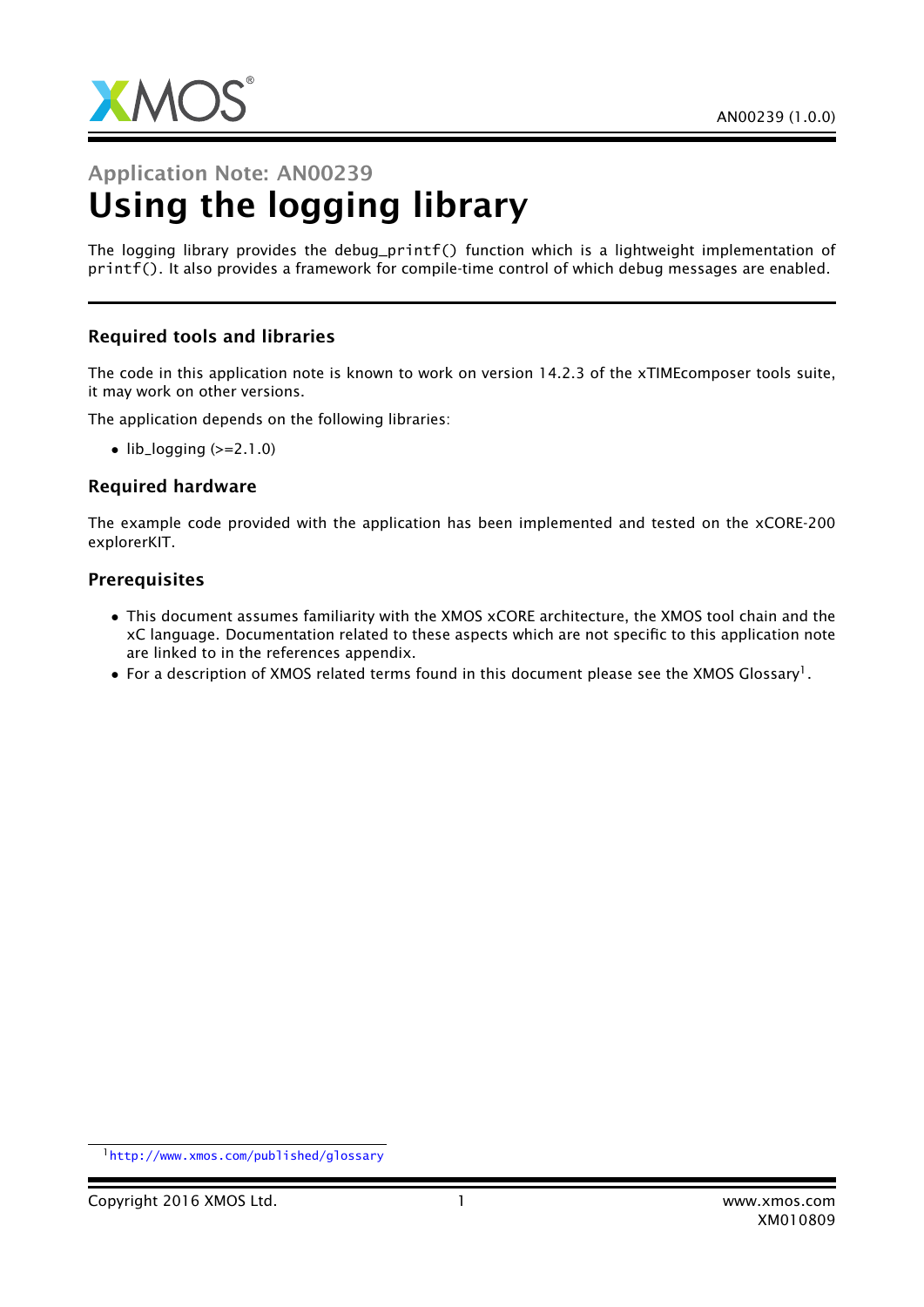

## 1 Overview

## 1.1 Introduction

This application note shows how to use the logging library. It covers the difference between the logging library (debug\_printf()) and the system library printing function (printf()).

It also covers the difference between JTAG and xSCOPE to perform the I/O to the host, including approximate values for resource usage and performance of each approach.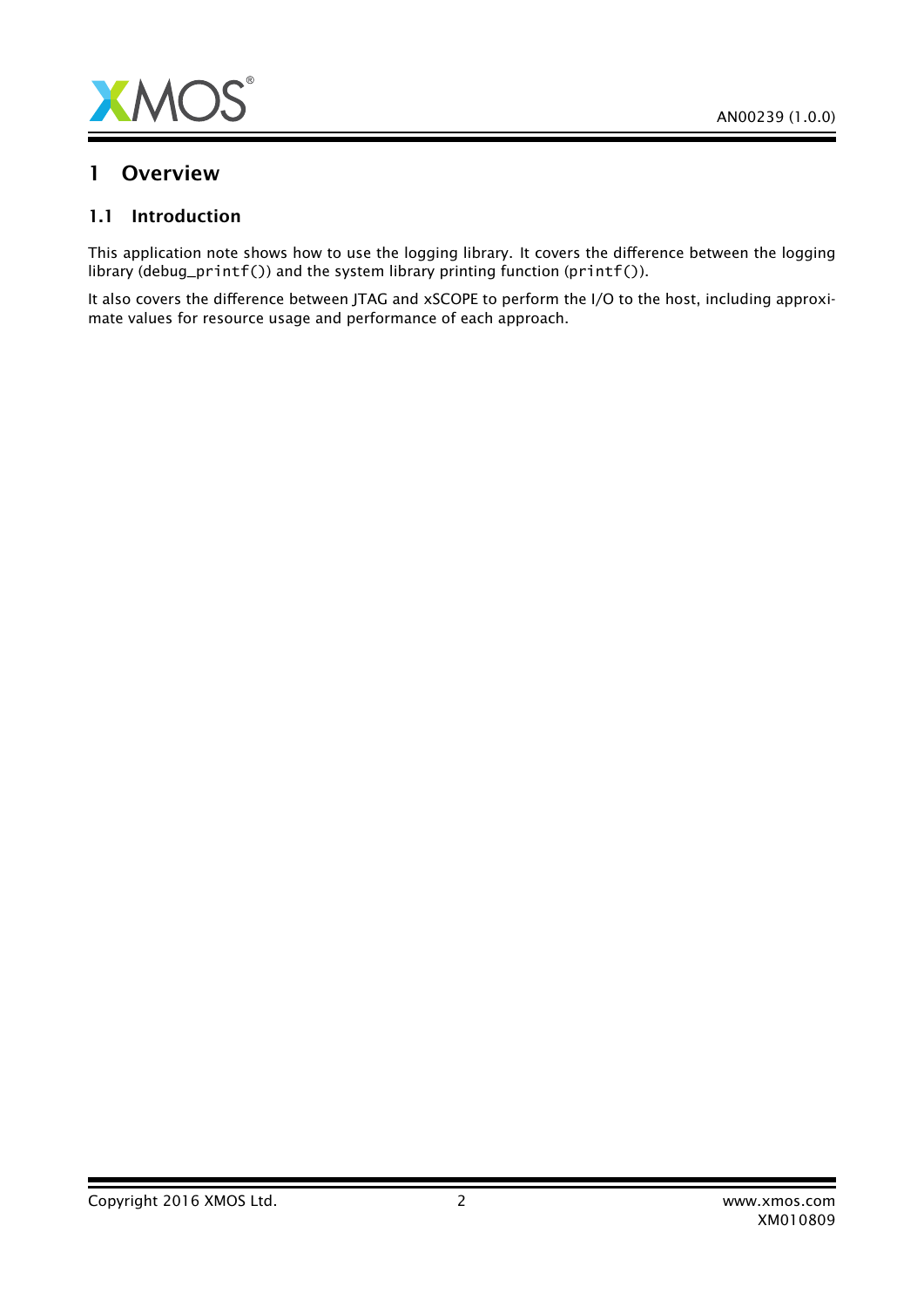

## 2 Example logging library usage

## 2.1 The Makefile

The logging library needs to be added to the USED\_MODULES line of your Makefile:

 $USED_MODULES = . . 1ib\_logging . .$ 

Also, debug\_printf() calls are only active if you enable them in your Makefile. This is done by by setting DEBUG\_PRINT\_ENABLE to 1 in the XCC\_FLAGS:

XCC\_FLAGS += -DDEBUG\_PRINT\_ENABLE=1

## 2.2 Include

The function prototypes are declared in a single header file which must be included from your source file:

#include "debug\_print.h"

## 2.3 Using the logging library

The logging library provides the debug\_printf() function. The function has the same form as a standard printf(), but only supports a subset of formats - namely the %d, %x, %s, %u, %p and %c format specifiers with no conversions.

The example application outputs "Hello world".

debug\_printf("Hello world\n");

## 2.4 Building and Running the application using xTIMEcomposer

Once the application source code is imported into the tools it can be built by pressing the Build button in xTIMEcomposer. This will create the AN00239.xe binary in the bin folder of the project.

A *Run Configuration* then needs to be set up. This can be done by selecting the **Run**  $\triangleright$  **Run Configura**tions... menu. You can create a new run configuration by right clicking on the xCORE application group in the left hand pane and New.

Select your XMOS XTAG in the Target box and click Apply. Ensure that the Run Configurations  $\blacktriangleright$  Target  $I/O \triangleright xSCOPE$  via  $xCONNECT...$  option is set. You can now click the Run button to launch the application.

## 2.5 Building and Running the application using the command line

First open an command prompt/terminal window with the tools environment setup. A setup batch/script file is provided in the xTIMEcomposer package to do this for you.

Building is done by changing to the folder containing the Makefile and src sub-folder and doing a call to xmake. Running the application is then done using the command: xrun --xscope bin/AN00239.xe.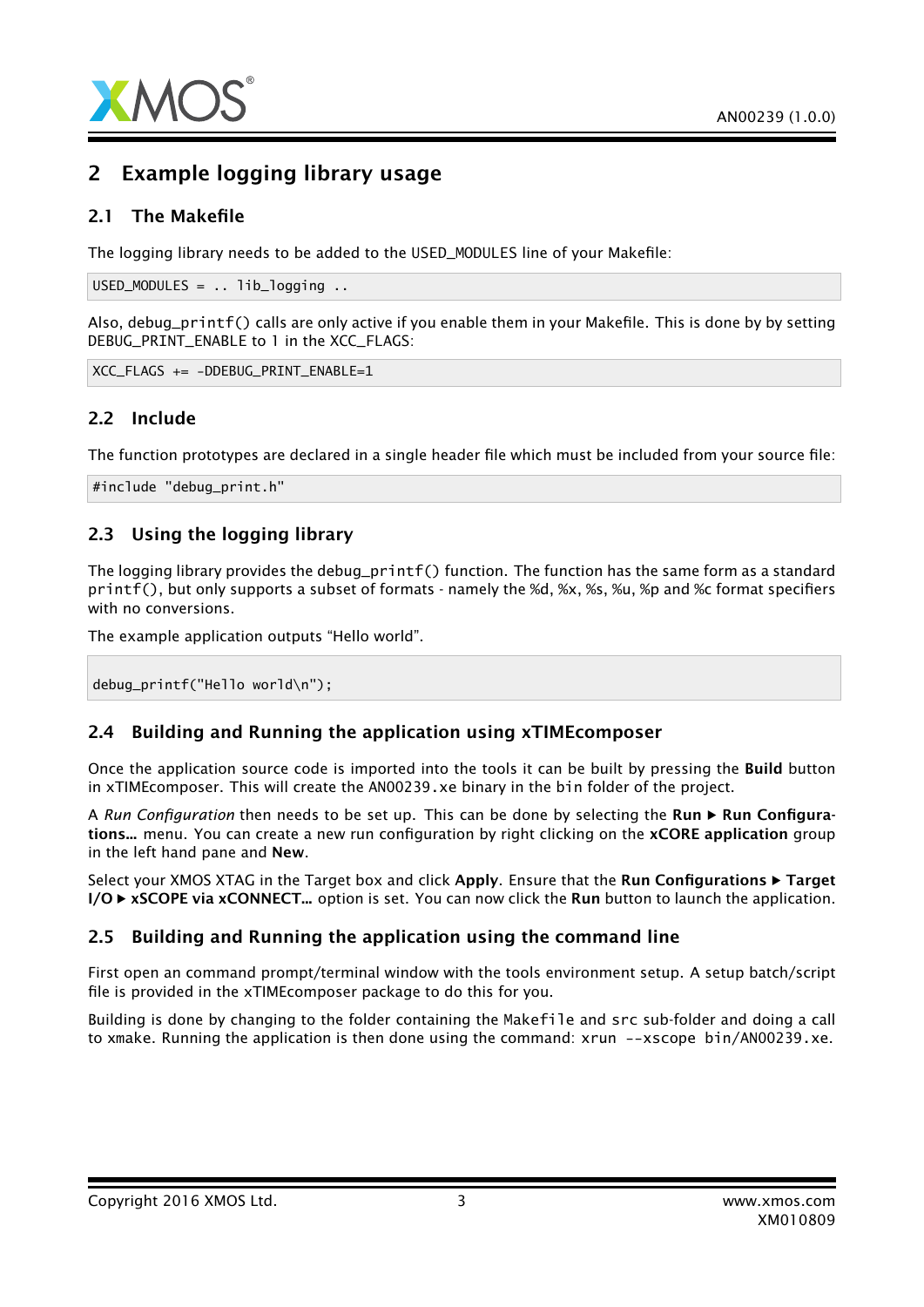

## 2.6 Debug units

Applications can be created with different *units* whose debug output is independently controlled. The example application also calls a function in another unit:

unit\_function();

That file has put its debug messages as a separate debug unit by doing:

```
#define DEBUG_UNIT unit
#include "debug_print.h"
```
And by default these debug messages are not enabled, so running the program will only produce the following output:

```
$ xrun --xscope bin/AN00239.xe
Hello world
```
In order to enable the debug\_print messages in unit.xc it is necessary to add the following to the Makefile (uncomment the line):

XCC\_FLAGS += -DDEBUG\_PRINT\_ENABLE\_unit=1

After rebuilding the application it will now produce:

```
$ xrun --xscope bin/AN00239.xe
Hello world
Unit print
```
#### 2.7 xSCOPE printing

On the xCORE platform it is possible to have I/O messages sent to the console using either JTAG or xSCOPE. The default is for JTAG to be used. However, when doing I/O over JTAG all cores on the xCORE are stopped and hence real-time functionality is no longer maintained. As a result xSCOPE I/O should be preferred.

xSCOPE I/O is enabled by creating a config.xscope file. This file can be created in the same folder as the Makefile or with the source files. When config.xscope exists, it controls whether I/O messages are enabled, and whether they use xSCOPE or JTAG. A basic file which enables I/O over xSCOPE contains:

```
<xSCOPEconfig ioMode="basic" enabled="true">
</xSCOPEconfig>
```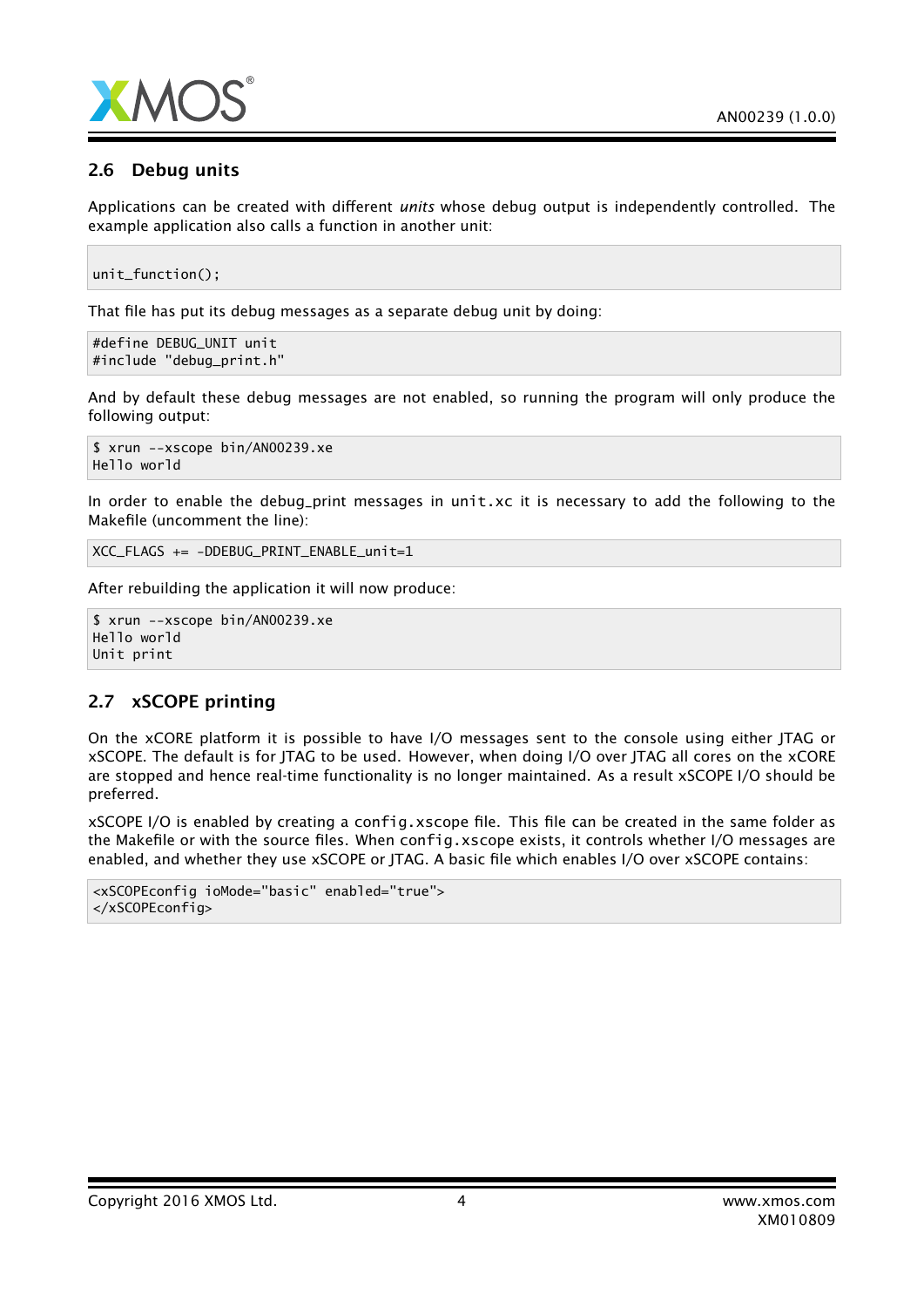

## 3 Notes

### 3.1 Resource usage

The following table shows the memory and cycle requirements for doing a simple print of "Hello world %d\n", using either printf() or debug\_printf(), and using either JTAG or xSCOPE as the transport to the host.

| <b>Function</b>     | Transport     | Program Memory (kB) Time (us) Channel Ends |       |            |
|---------------------|---------------|--------------------------------------------|-------|------------|
| None                | N/A           | 0.9                                        | 0.0   |            |
| debug_printf() JTAG |               | 1.86                                       | 72000 |            |
| debug_printf()      | <b>xSCOPE</b> | 2.88                                       | 8.5   | 1 per tile |
| printf()            | ITAG          | 9.02                                       | 72000 | $\Omega$   |
| printf()            | <b>xSCOPE</b> | 9.99                                       | 18.6  | 1 per tile |



The JTAG timings are approximate and will depend on a number of factors including the host machine being used.

### 3.2 Lossless vs lossy

The advantage of using xSCOPE instead of JTAG should be clear from the performance figures above. However, it is important to understand that xSCOPE is a lossy transport and as such if too much I/O is created then messages can be lost.

## 3.3 Ordering

It is also essential to understand that messages produced by different logical cores are interleaved on the host console. There is no guarantee of the order in which they will be printed.

## 3.4 print.h

The tools provide extremely lightweight printing functions in print.h. For example it is possible to do:

```
#include <print.h>
...
printstr("The number ");
printint(10);
printstrln(" should be 10");
```
But each of these print fragments can arrive mixed with messages from other logical cores. Whereas:

```
debug_printf("The number %d should be 10\n", 10);
```
will be printed as a single line.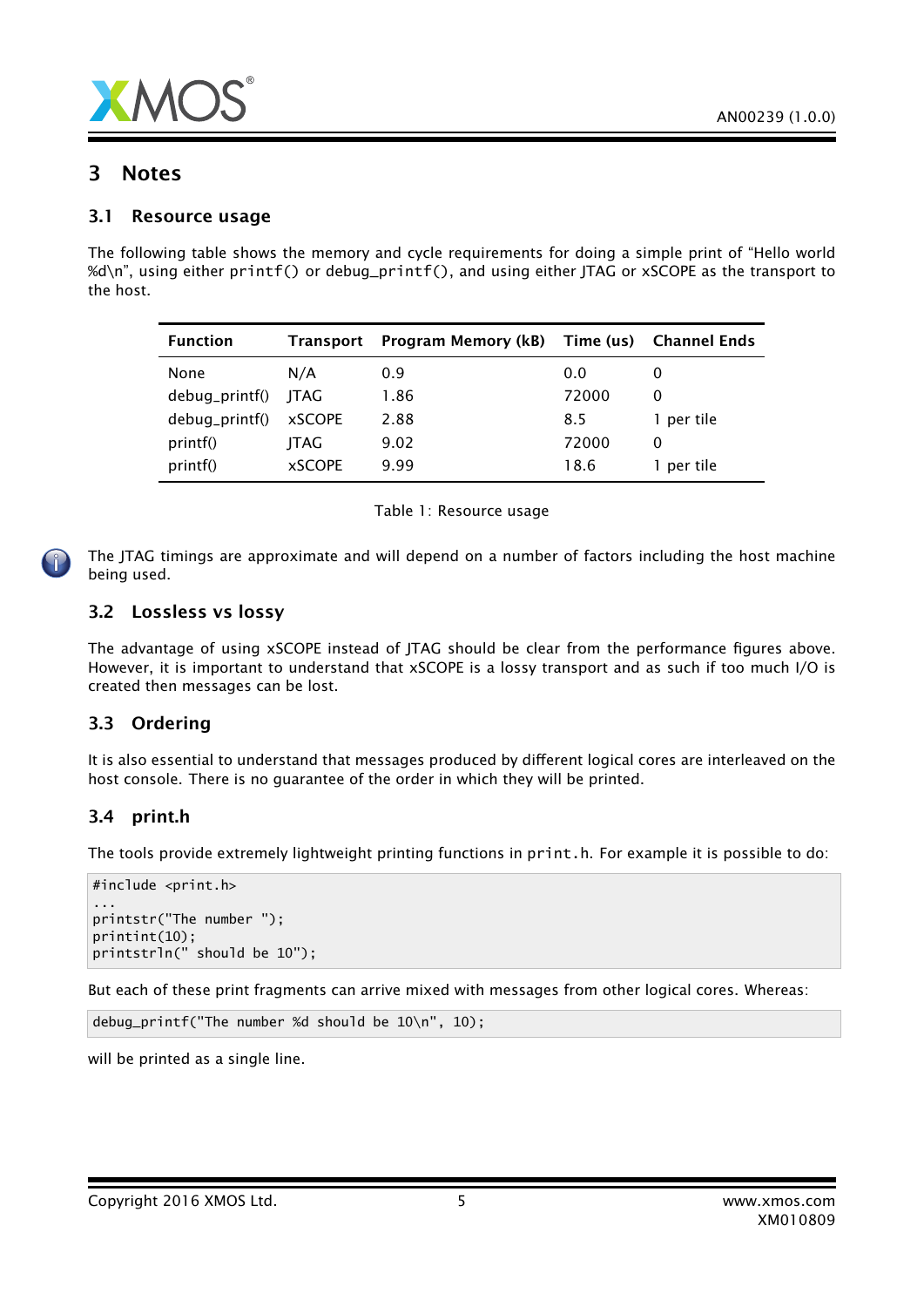

## 4 References

XMOS Tools User Guide <http://www.xmos.com/published/xtimecomposer-user-guide> XMOS xCORE Programming Guide <http://www.xmos.com/published/xmos-programming-guide>